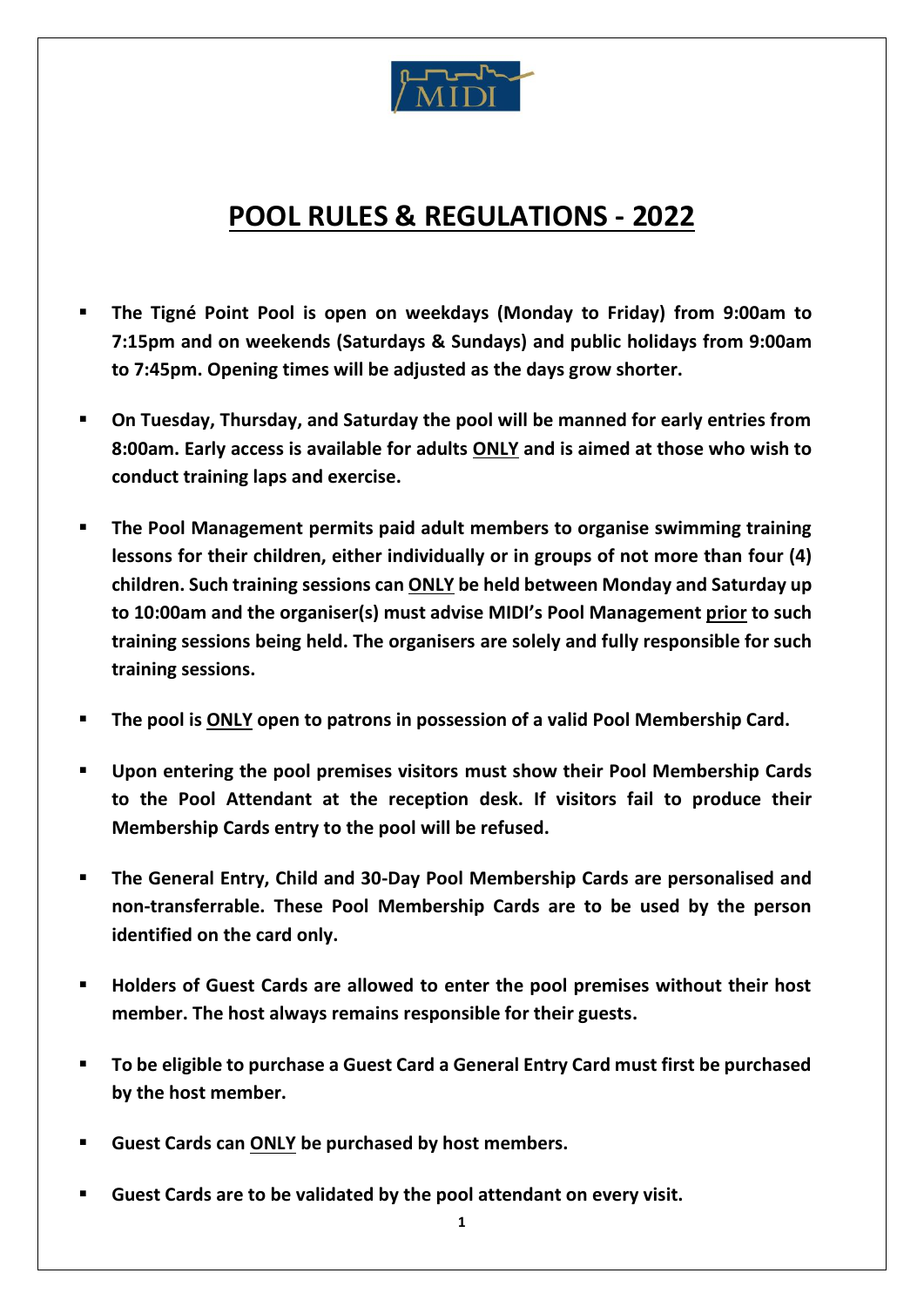

- **A maximum of four (4) guests per Guest Card are allowed into the pool premises at any one time per apartment and/or per host member.**
- **Nannies/child minders are allowed to use the child's parent(s) General Entry card(s) if the parents do not accompany their children to the pool. When child minders are accompanied by the child's parents to the pool they are considered as an additional adult and must therefore present their own Pool Membership Card upon entry.**
- Patrons cannot reserve sunbeds by placing towels on the beds. Should this occur the **pool attendant is instructed to remove any items left unattended on the sunbeds. The pool attendant is also unable to reserve sunbeds on behalf of pool patrons.**
- **Children are not allowed to run in the pool area. Children can play freely on the turfed area ONLY if accompanied by their guardians and no other patrons are using the turfed area at the same time.**
- **Young children must not be left unsupervised by their guardians in the changing/showers rooms. Misbehaving children will be asked to leave the pool premises.**
- **Children under twelve (12) years must always be accompanied and supervised by an adult.**
- **Toddlers under two (2) years are NOT allowed in the adult's pool (even if accompanied) and those under three (3) years are to wear swim‐diapers.**
- **The Pool Management reserves the right to withdraw Pool Membership Cards of uncooperative patrons.**
- **Children under twelve (12) years using the wading pool (children's pool) must be always supervised by an adult.**
- **No diving or jumping is allowed in the pools.**
- **Toys, balls, inflatable toys, and rafts are NOT PERMITTED in the adult pool when in use by adults. Buoyancy aids are permitted.**
- **Noise levels are always to be kept to a minimum - especially between the hours of 2:00pm and 4:00pm.**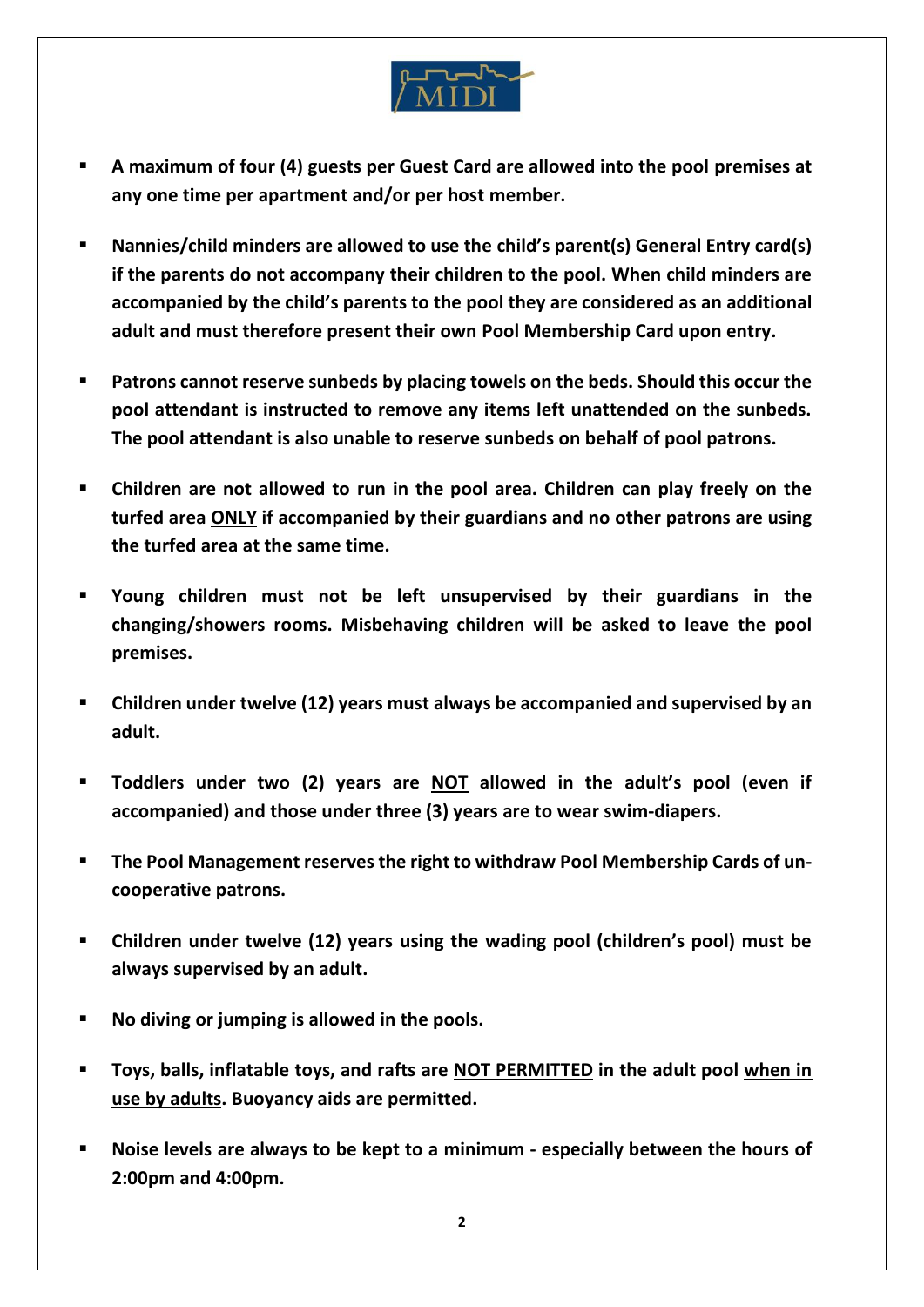

- **No parties are to be organised within the pool premises without the express written consent of the MIDI Pool Management.**
- No music is allowed. Headphones must be always worn when listening to music or **entertainment devices.**
- **Patrons who have applied suntan lotion or body creams must shower before using the pool.**
- **Appropriate swimwear and clothing are to be worn at all times. No topless and nude bathing is permitted.**
- **Any patrons caught vandalising the pool facilities and/or equipment will be asked to pay for damages and their Pool Membership Cards will be withdrawn.**
- **Persons who have an ear infection or a communicable condition or disease must not use the pools.**
- **Do not wear spectacles/glasses in the pools unless necessary. If required nonbreakable lenses and frames should be worn for safety reasons.**
- **No glassware is to be taken into the pool or used in the pool deck area.**
- **Patrons are allowed to bring food and beverages (no glassware is allowed) with them to the pool area. It is imperative that no food items, food containers and other litter is left behind. Following consumption any food and beverage leftovers need to be disposed of immediately in the bins provided.**
- **Food and beverages are not permitted in the swimming pools.**
- **No pets are permitted in the pool area.**
- **No deckchairs, sunbeds or beach umbrellas are to be brought into the pool area.**
- **MIDI plc and its pool operators / managers shall not be liable for any loss or theft of any kind suffered by patrons, which may occur, whilst using the pool facilities.**
- **MIDI plc and its operators / managers do not accept any responsibility for any injury or damage of any kind suffered by patrons, which may occur, whilst using the pool facilities.**